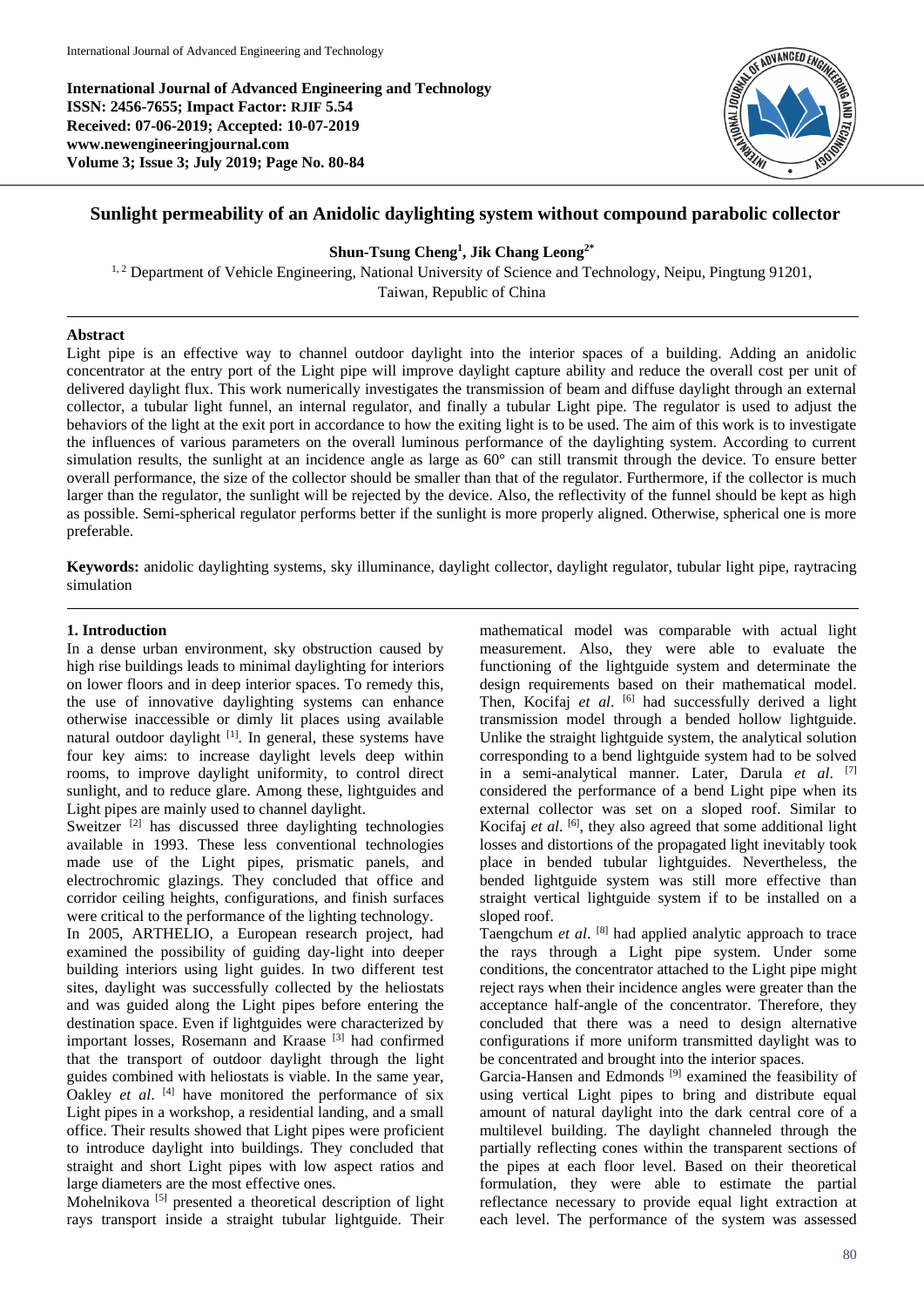with mathematical simulation and by observations made in a five-level building under clear sky conditions.

Kontadakis *et al*. [10] had very recently developed a sunlight redirection system consisted of a number of sun-tracking mirrors installed on a light shelf. The sunlight was reflected and then projected towards a specifically targeted area on the ceiling of a building. Five cases corresponding to various shading system configurations were examined. While they system generally increased daylighting levels in the space, there was a slight increase in daily primary energy consumption due to solar radiative heating.

The subject of current work is a system consists of an external collector, a funnel, a regulator, and a light pipe. The aim of this work is to investigate how different parameters affect the overall luminous performance of the system.

#### **2. Methodology**

Rays are the paths of the photons travel from the light source to its destination. The method to render the photon paths is called ray tracing. Ray tracing based simulation has nowadays been a valuable aid to predict the performance of daylighting systems. There are two ray tracing techniques, namely the forward and the backward ray tracing techniques. The former technique follows the photon in direction that light travels whereas the latter technique starts tracing the ray from the image and trace backwards until the ray finds a light source. Since backward ray tracing technique has been known for its inefficiency with many specular reflected indirect light rays, current work employed an in-house C++ program based on the principles of geometrical optics. This program allows the authors to perform the ray tracing technique and to calculate the direct daylight entering the Light pipe system and its transmission to the end of the Light pipe. Since a tubular Light pipe was considered in this study, only 3D geometries of the system were constructed and 3D simulations of various conditions were performed. The capturing effect and transmission of sunlight through the light pipe were then analyzed.

The schematic diagram of the problem is shown in Figure 1. The device consists of an external collector, an internal regulator, a light funnel, and a Light pipe. The external collector accepts parallel light from the solar ray emitted infinitely far away at an incidence degree θ. The internal regulator can be used to diffuse the daylight for immediate lighting or to compress the daylight for further transport. The light funnel refers to the part that connects the collector and the regulator. The Light pipe is an optional component of the system. It serves to guide the light exiting the regulator further downstream. The parameters investigated in this study included the incidence angle θ, the size of the external collector, the sizes and geometries of the intermediate regulator, and the light funnel.



**Fig 1:** The schematic diagram of the device: (1) sunlight; (2) collector; (3) funnel; (4) regulator; and (5) Light pipe.

### **3. Results & Discussion**

For ease of discussion, the size ratio between the collector and regulator was defined as  $D^* = D_c/D_r$ , where  $D_c$  and  $D_r$ represented the diameters of the collector and the regulator, respectively. Figures 2 show how the relative sizes of the collector and regulator influence the quality of light at the exit port. Both the collector and the regulator were assumed made of glass ( $n = 1.544$ ). The color of the light path in the figures indicates the intensity of the light. The red lines imply that the light maintains 90%-100% of its original light intensity, the blue lines are 60%-90%, while the green lines are less than 10%. The quality of the light depended heavily on the incidence angle of the sunlight. When the collector

was smaller than the regulator, i.e.,  $D^* < 1$ , sunlight that entered the collector would reach the regulator through the funnel and eventually exit the system successfully. If  $D^*$  > 1, i.e., the collector was larger than the regulator, the amount of light successfully made its way through the system evidently became very limited unless the incidence angle  $\theta$  was sufficiently small enough. When  $\theta = 0^{\circ}$ , the light rays were more concentrated and intensified at the center of the exit port. As the incidence angle  $\theta$  increased, the rays at the exit port were more evenly distributed, but at a much lower intensity level. It is remarkable to point out that the above observation was misleading because this phenomenon was actually periodic in nature.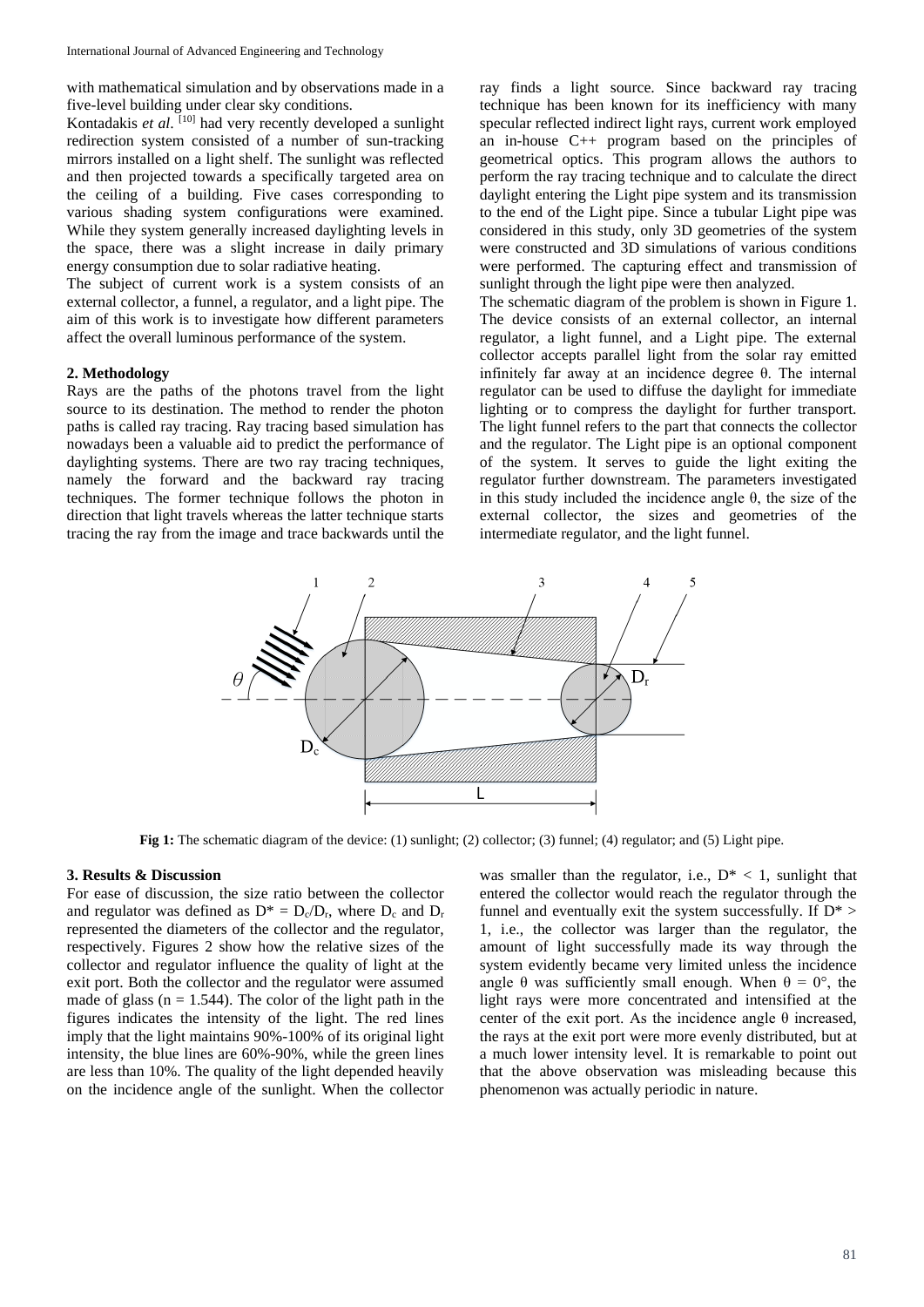

**Fig 2:** Lightpath in the system for different collector and regulator sizes.

Figures 3 show that the light coming out of the straight Light pipe if a semi-spherical regulator was used instead of a spherical one. The rays were somewhat less uniformly distributed in comparison with those displayed in Figures 2. In these cases, the flat portion of the regulator was facing outward. In additional to the span of the emitted light, the overall direction of the light had also changed at various

sunlight incidence angles. Although this half-spherical configuration was less favorable in general, it did produce a more concentrated light beam when  $θ = 0°$ . Therefore, the use of a semi-spherical regulator was believed to yield a much higher efficiency if it was used along with a sun position tracking system which aligned the incidence sunlight properly with the system.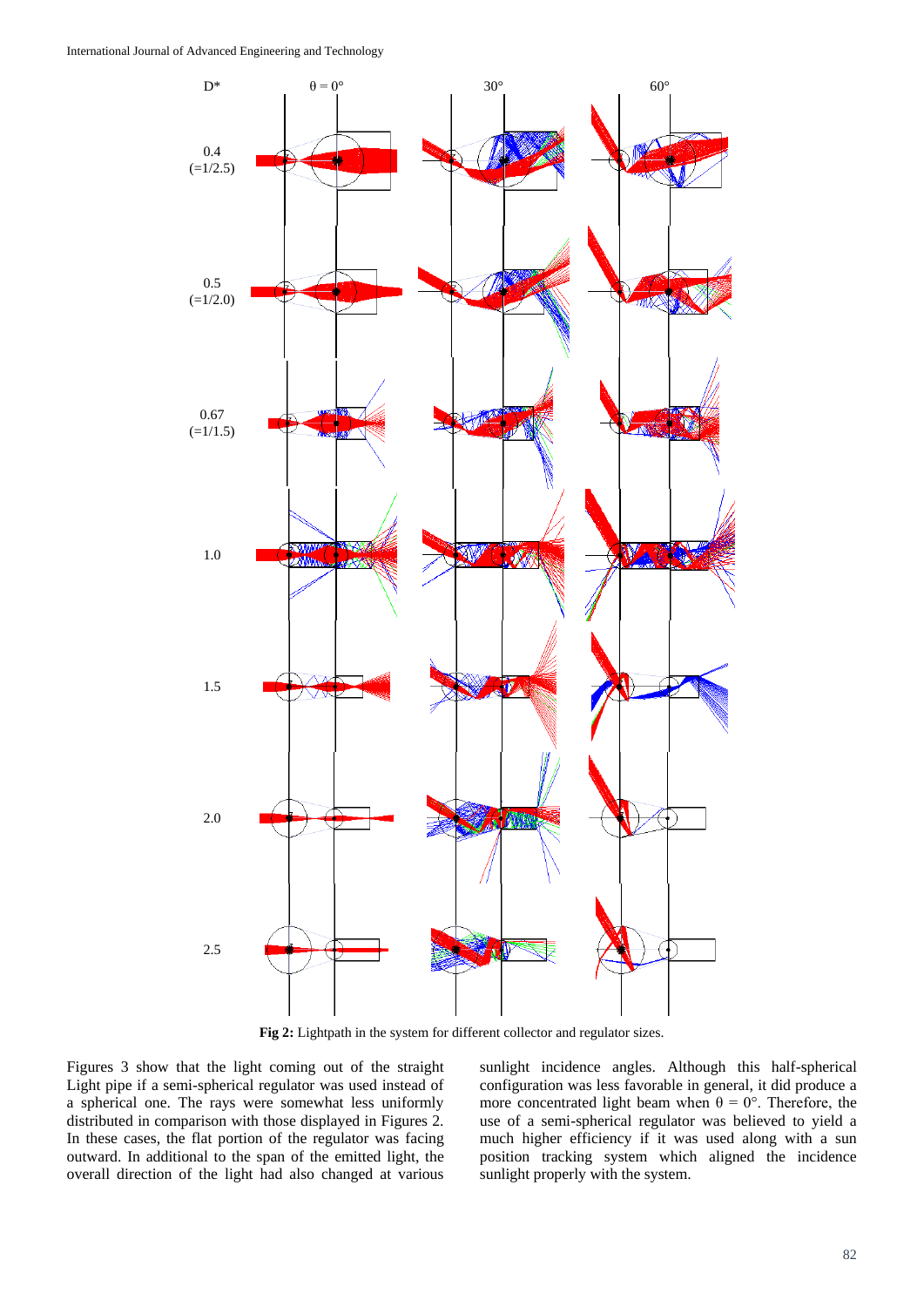

**Fig 3:** Light path in the system corresponding to a semi-spherical regulator for different values of D\*.

Figures 4 show the influence of the length of the light funnel on the behavior of the light at the exit port if  $D^* = 1.5$ . Since the inner surface of the funnel was assumed to be mirrorlike, the reflectivity of this surface was hence assumed 1.0. The length of the funnel was normalized by the diameter of the regulator Dr, i.e.,  $L_r^* = L/D_r$ . Apparently, the light had to go through more reflection as the length of the funnel

increased. As long as the inner reflectivity of the funnel was kept greater than 90%, the length of the funnel basically improved the quality of the emitted light in terms of light uniformity and span. Based on other simulations whose results were not presented here, it was found that a straight funnel performed much better than both concavely or convexly shaped funnels in this regard.



**Fig 4:** Light path in the system for different lengths of light funnel for  $D^* = 1.5$ .

A series of similar studies for  $D^* = 0.67$  is displayed in Figures 5. For the sake of comparison, the length of the light funnel is now characterized as  $L_c^* = L/D_c$ . In this case, the size of the collector was only 2/3 of the size of the regulator. The scenarios studied here could easily achieved by simply swapping the left and right of the device considered in Figures 4. In these cases, the diameter of the Light pipe had to be adjusted to fit the size of the regulator. Similar to those shown in Figures 4, sunlight at  $\theta = 0^{\circ}$  yielded very good light transmission. However, it was discovered that the focal point of the light emitted from the regulator was further

from the device when compared to those shown in Figures 4. As  $L_c^*$  increased, the focal point moved towards the regulator. For lighting purposes, a funnel long enough would rule out the possibility of fire hazard due to ignition by concentrating sunlight when the focal point was located within the regulator. For the sunlight at  $\theta = 30^{\circ}$ , all cases shown in Figures 4 and 5 disclosed the fact that light might be partially rejected by the device through the entry port after light was inverted in the regulator. However, this situation had been greatly suppressed when  $D^* < 1$ .